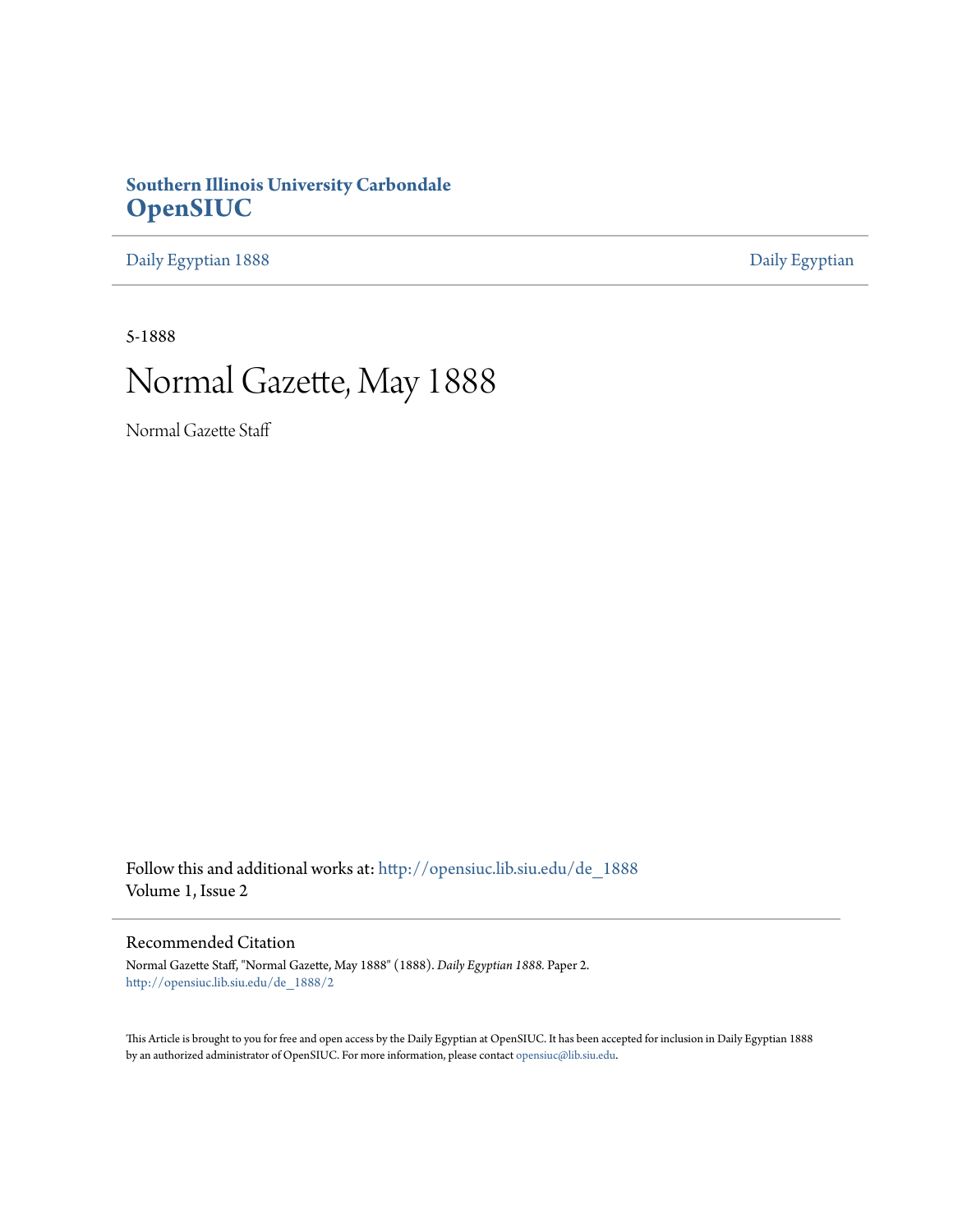

CARBONDALE, ILL., MAY, 1888.

### Qur Mail Bag.

MRS. CARRIE L. MOUNT. Above, in the dome of the heavens. Misty clouds so heavily creep; Darkening as nearer the northward Where the cold breezes now sweep.

[By request.]

ELEGY ON THE OLD SOUTHERN NOR-

MAL.

 $\overline{{\tt vol}}$ . I.

JOR MA

"FIAT

Frost gilded sidewalks and bighways. Broad fields despoiled of their grain: And trees with brown leaves, betoken That winter is now in his reign.

Beyond on a rise from the valley Apart from a white nestling town. -a giant-like structure, stai .<br>ds a ruin-With its chimneys and walls falling down.

Around, in the spacious enclosure See evergreens stand here and there: And winding among them neat pathways Lead up to the ruin so bare

Ah! needs it to gaze but a moment To know that a flery fiend<br>Has passed with his breath of destruction And the life of that edifice glenned.

The roof Hos low in the ashes The casements are scorched with the flame The plastering and stairway have vanished

And the front steps are hopelessly lame. Heavy columns are leaning and heading. < (ireat towers seem ready to fall: High archways are tottering forward. Deep fissures appear in the wall.

I gaze on the scene that's before me. I wonder, I tremble. I weep: For dear are the memories that hover Around that structureless heap.

Gone now from the easements, the windows Bleak stand the skeleton walls:<br>Destroyed are the rooms full of beauty Our much loved society halls.

Once they were teening in gladnes With the work of a far-famed school. Whose scholars were models of perfection In the observance of duty and rule.

Once there were volumes of knowledge Set high in mighty array: Once there were eurlous relics That were brought from ellnes far away

Once there were lyceums of learning

Unequaled by North or by South; If ever they lacked in allvancement Twas due to an intellectual drouth

But barring the weakness that's human. Of selfishness and her near sister pride, There never were societies more friendly Than these, as they worked side by side.

And many the hearts that have quickened, And many the minds that have glowed. And many the eyes that have brightened, And many the words that have flowed.

And many the tears that have sparkled. As gathered 'neath the gas burning light, Some genius, in a tirst burst of passion,<br>Battles strongly for truth and for right.

Down where there were compounds and mix tures

Of gases and queer-smelling things. Wise heads experimented and studied Acids, bases and phosphoric rings.

And so of each kind word and action. Of each principle skillfully taught. The scene of the labor is over.

But the results are eternally wrought. Like ilres that enkindle the heavens.

Like waters that continually sound. The influence of the old Southern Normal Abroad in the earth shall be found.

And proud be the teacher and scholar And proton on the teacher and scholar<br>Who have passed from the old to the new,<br>For theirs be the glory of proving<br>That Egypt to her children is true.<br>January 31, 1884.

We are in receipt of a letter from Ella M. Westall, dated at Sumner. Ill. She hopes to attend the University again in the near future. She is always glad to hear from her alma mater. and says many complimentary things about the NORMAL GAZETTE.

A letter from A. E. Parkinson locates him at Kansas City, Mo., where he is enjoying the returns of a good practice in law. He says that as far as he knows he is the "only alumnus of the Southern Normal" in that "bluffy metropolis at the mouth of the raging Kaw." The GAZETTE will reach him monthly.

Miss Lillie E. Delaney reports from Evansville, Ill., where she has been employed in the primary department of the public schools for the last nine months. She has been tendered the same position next year at an increase of ten dollars per month. She enjoys the teacher's work and undoubtedly has had success.

Harry Z. Zuck who is so noted for his literary productions, writes from Holbrook. Arz. He says dots of nice things about the GAZETTE which found its way to him; but he fails to tell us what he has been doing with himself. Harry is a fine writer and we may treat our readers to some of his productions ere long.

Louis Koch writes that he has been teaching at Somerfield, with all the desired success. He also taught a private book-keeping class during the winter. From his words we judge he has enjoyed the work very much and has had a pleasant and enjoyable time this year. He wishes to be especially remembered to the Zetetic society.

A lêtter from George T. Turner, class of '87, reaches us. He says he has done more work this year than in any two years of school work; but has not yet met his Waterloo. He has been teaching at Carrollton, Ill., with merited succsss. Their class numbers the same as ours - thirteen - and commencement will be June 1. George expects to go on the road for a Chicago house as soon as his school closes.

Thomas Brown writes from Deming. N. M., where he has been teaching so long. He sends a poem which was written by himself and read at a demonstration to help on the movement for admitting that territory as a state. He sends a dollar as, usual when he writes, for the improvement of his alma mater and this year the Principal has appropriated it to bay two trees, a homlock and a magnolia for the campus. They are the "Brown Trees" near the east gate.  $^{\ast}$ .

A letter is on our desk from Mark D. Harmon, class of '87. He speaks of the great benefit of society work and urges that all avail themselves of its

privileges. He asks us to present his best wishes to all his friends, and says "That while absent in body I am present in spirit." He expects to return to Carbondale at commencement. We understand that M. D. expects to make the race for circuit clerk in Edwards county this fall. We wish him success. for Harmon would be an addition to the officers of any county.

エ<sub>U</sub>x.  $\mathbf{E} =$ 

The Mumni.

### WHEREABOUTS AND DOINGS. 6. V. BUCHANAN.

Luther T. Scott, class of '86, having completed his vear's work as teacher in the public schools of Springfield, Ill., is visiting his home and friends in Carbondale.

Miss Lou Nicolls, class of '86, taught in Carlyle this year. Her many friends here hope she will attend the commencement exercises and renew old friendships.

Miss Ada L. Donaway, class of '85, has spent the year at her home in Carbondale, with the exception of a few visits to distant friends. A good deal of Miss Dunaway's attention is given to drawing, painting and music.

Miss Julia A. Sebastian, class of '87, has taught an excellent school at Chester this year, and will continue to teach such schools wherever employed. Miss Schastian is expected to visit the University at its chosing exercises this year.

Adella G. Mitchell, (nee Mrs. Goodall, ) class of '82, is now a citizen of Carbondale. Dr. and Mrs. Mitchell will, ere the autumn, be at home in an degant new house on west Main street. where they will be welcomed by numerous friends.

Walter J. Engison, class of 82. is practicing law in Chicago and it is reported that he is doing well and building up a substantial practice. Few young men are made of so good material for the legal profession, and we expect great things from him.

Edward I. Ward, class of '81, was elected last year as county subcrintendent of the schools of Perry county, a position that he is filling with dignity and credit. Mr. Ward was a successful teacher and his experience proves greatly to his advantage as a county superintendent.

Charles W. Treat, class of 84, is a student at the De Pauw University but will probably resume the work of teaching next year. He reports a pleasant and profitable year at Greencastle, but of course he thinks the Hoosier lassies not quite so charming as our Egyptian girls.

Miss Maud Thomas, class of '84, taught in California during the year but will soon return to her Carbondale home. The classmates and friends of Miss Thomas will regret that her health is not good and will all hope that her return to Southern Illinois may prove of great benefit to her.

merchandizing in Vienna, Ill., as a member of the firm Jackson, Bain and Jackson, one of the large and substant tial husiness firms of southern Illinois. The captain continues to smoke good digars, take in all the fishing and hunting excursions of Egypt, make love to all the pretty girls and wear a smile which speaks of serene contentment.

GAZETTE.

The students in general and the alumni in particular will be pained to learn of the death of Mrs. Carrie L. Mount (nee Ridenhower,) class of '84. During the years of her student life in the University she endeared herself to her associates who will ever cherish the memory of her kind and lovable disposition. Mrs. Mount was raised in Johnson county where she died. surrounded by relatives and friends.

Frank M. Alexander, class of '83, has spent the year in Murphysboro as pastor of the Presbyterian church in that city. Mn. A. is a faithful and earnest minister and aside from doing great good in his chosen field of labor, he is acquiring the reputation of a clear thinker and a ready writer. Mr. Alexander graduated from the classical course of study here and has spent cago.

### ILLINOIS TEACHERS' READING **CIRCLE**

DECATI R, ILL., March 15, 1888. It is the object of the Circle to inter-

est teachers in a carefully prepared course of reading, that they may be better prepared to discharge successfully the difficult duties of the school room. To aid them in doing this in the most profitable manner, monthly outlines are issued. These are carefully prepared by Geo. P. Brown of the Illinois School Journal.

A diploma will be given when examinations have been passed on the readings of two years.

Course of reading for the year beginning September 1, 1888:  $C<sub>1</sub>$ payre's History of Pedagogy; Washington and His Country, Irving.

D. C. Heath & Co., Chicago, will send, postpaid. a copy of "Compayre's<br>History of Pedagogy" for \$1.43.

Ginn & Co., 180 Wabash Ave., Chiago, will send, postpaid, a copy of "Washington and His Country," cloth bound, for eighty-five cents.

In all cases the money must accompany the order, and a statement should be made that the books are wanted for members of the Illinois Teachers' Reading Circle.

PUPIL'S READING CIRCLE.

The directors are arranging a course of reading for the boys and girls in the schools of the state. This will be ready in time for distribution at the summer institutes. It is believed that this movement will receive the hearty co-operation of all teachers and parents. Suggestions are respectfully invited.

Address all communications to E. A. GASTMAN, Manager, Decatur, Illinois.

Ex-President White, of Coonell, has been chosen to succeed Prof. Asa Grav Capt. Wm. B. Bain, class of '83, is as regent of the Smithsonian Institute.

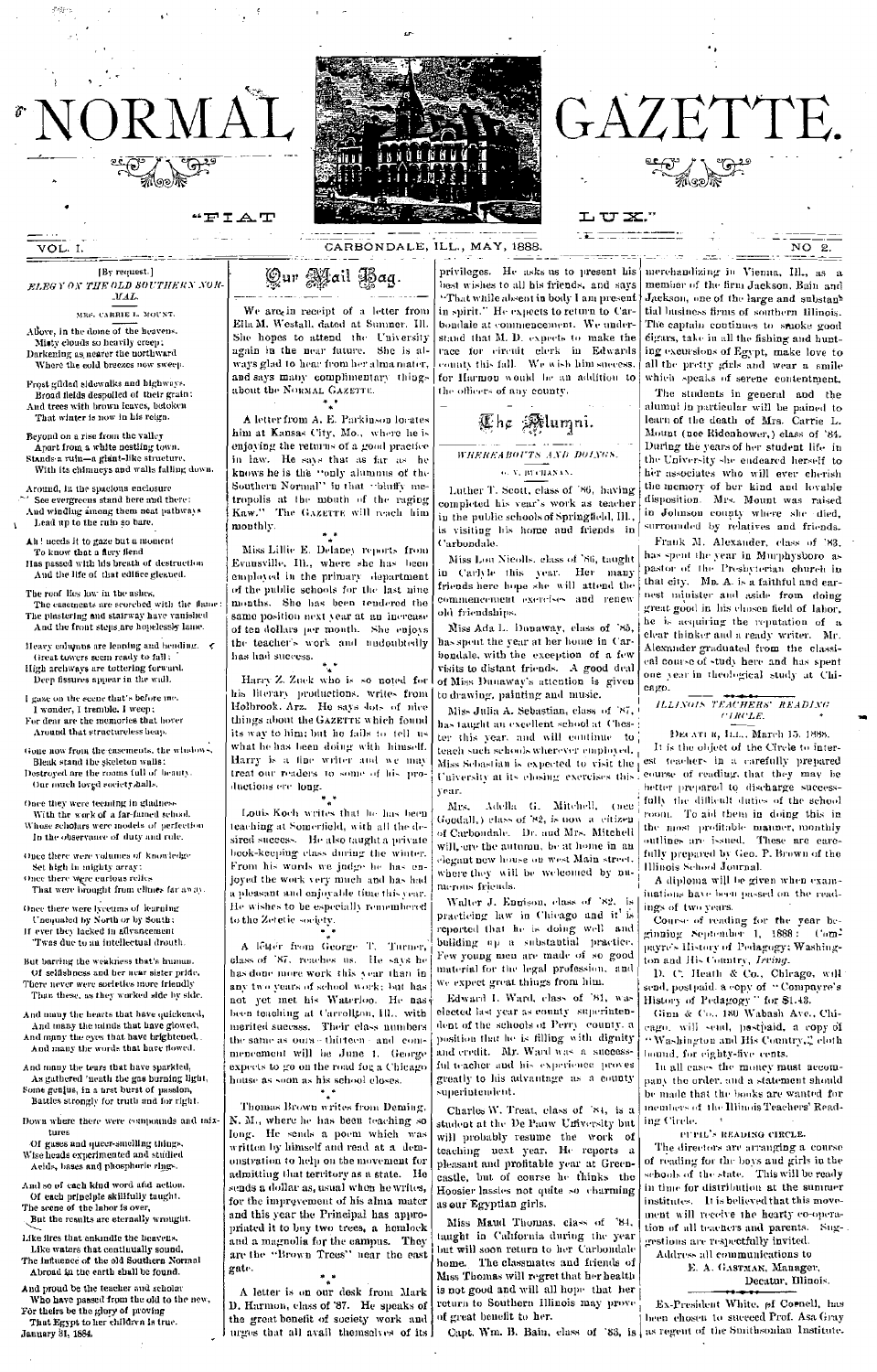### **Gontributed.** [Oration.] **IS THE DANGER OVERT**

 $\mathbf{A}$ 

**LITE BATMBERGER** 

The great teacher of teachers has left us these words: "The prudent man foreseeth the evil and hideth himself, but the foolish pass on and are punished." It is the characteristic of mankind to look ahead, you say? But is this a prominent characteristic of Antricans to-day? How few of them realize that we are living in times of great moment! With smiling complacency, they dream of these as years of calm and peaceful prospectiy-years in which a mighty continent is being quietly developed! Thus dreameth the foolish man. But the prudent man is not thus deceived: with great force the thought comes home to him, "these years are the pivot upon which is turning the nation's future." If true, should we not closely consider our defects? Many a nation has fallen because defective points have been neg-Look at Solomon's mighty lected. empire-fell because she forsook God! ical Romanism frowns upon liberty of Is it not possible that in years to come conscience, religious worship, free they may say of America-"fell be-<br>cause she forsook God?" The warning has come to us once and again, and 'tis full time we were examiningchecking our defects. When the slave the Pope: "America is the hope of ship first sailed into our ports how easy | Rome ?" 'twould have been to have refused to danger of our poble Christian faith engage in the trafile in human souls! falling at the hands of the Romish Twas not checked-defect neglected! As a consequence America experienced the evils of slavery-expended millions doing its share in tearing down the of money-sacrificed millions of human | Christian faith. How much has been lives! This, you say, is over-a thing I done in this work by such men as Paine, of the past: but, I ask you, are there. Hume, Gibbon, Voltaire! How much not other defects, other problems still staring in our faces? And stop-think I the gifted Ingersall? O, proudly we<br>  $-\text{is the danger over?}$  You say "Amer-, boast of American freedom of speech!<br>
iea holds the future." But what will, Every man, you say, in this land of this future be if the evil tendencies of liberty has a right to the free expresthe age be not checked? It has already been said that "ours is the land of bubble speculation and collapses: of great there not a doubt as to Ingersoll's right gains and great losses: of uncertain collection of debts: of appalling accidents: of wooden cities built in a day and burnt in a night: of gigantic frauds and defalcations; of unpunished crimes and outragest of howie knives and revolvers: of vigilance committees and lynch-law mobs: of exaggerated and caricatured popularity and unpopular- mind of the youth for its loftiest flights ity: and storms of praise at one time (and its broadest explorations! It is a nod blame at another, lavished upon question whether our morals should persons who deserved neither the first nor the last; in short, the very Empire of Interaction!" And what more may be said if America neglects such defects as the tearing down of her Christian faith? Shall she allow herself to be robbed of that which is exalting American intellect making tirmthe foundations of American liberty? Of that, without which our cilvilization -our world-is a failure! And without which we will be cursed to destruction! Has not the time come for us to realize that a mighty emergency is upon us? That the future of these United States of America depends upon the sustaining and upbuilding of the Christian faith?<br>  $\hfill\blacksquare$ 

Look you upon the influence of Mormonism—that hideous caricature of the  $^{\dagger}$ Christian religion. What wonder that Europe points at us the linger of scorn! Polygamy, as the most striking feature of the evil, attracts our attention, arouses our interest, excites our indignation. Yet polygamy is not the real strength of Mormonism: entirely suppress it and you do not seriously injure the power of the Prophet and his peo-

والمرادي أمصاحب معصف مديدان stition of the people, the priestly despotism, the great wealth of the church! How they are growing in power in our great western territory-distributing their apostles here and there freely among the "gentiles," and with their plausible tales, their persuasive arguments, mormonizing the great West! Have they not even dared to assert their intentions of setting up a king-

dom on our western domain: of gaining the balance of power and disseminating their principles throughout these United States: and, if possible, thereby undermine our noble Christian religion? Permit this, and we as a nation perish as would we in the malarions damps of the lowlands. Can it be that earnest, thoughtful Americans fail to foresee the evil-to realize the dan-

ger?<br>Again, what think you of that most perfect of all existing forms of tyranny -Catholicism? Are not its adherents steadily working to tear down the institutions of our country, beginning with the public schools? What thoughtful citizen will say, "We need not fear Roman Catholicism in this country of ours<sup>911</sup>. Who does not know that politspeech, free press and free schools?fundamental principles of the government dear to every American heart! What means this from the mouth of Aye, there's danger ahead:

clergy.<br>Again, the teaching of the infidel is is being done to-day by the words of sion of his own views and opinions. Granted -- within proper bounds: for is in these times of Christian civilization to carry on the work of moral incendiarism? To arise in our midst and denounce the one living and everlasting God? Hear him in his "Mistakes of Moses," ridiculing that great law-giver upon whose word the very law of today is founded! See him unfitting the permit it.

Undermine the Christian faith and what becomes of home-that uame which touches every fibre of the soul: strikes every chord of the human heart: America's pride!

Earnest, thoughtful Americans! I pray you, look seriously into the present state of affairs. We are apt to be lalled to sleep while the viper larks in our pathway. "Unconsciously, the unwary boatman on the moonlit Rhine, charmed by the Lurelei, the voice of beauty, far up on the mountain top,<br>|drifts\_to\_destruction!'' = What!\_shall What! shall we, too, charmed by the voice of apparent quiet and prosperity, drift to<br>destruction? Do we forget our responsibility in upholding the word of Almighty God? We rest as upon the crater of a volcano with the boiling and secthing of social convulsions below. Do we realize the danger of the threatening outburst? Chicago, the "Queen of the North and the West," lay slumbering on the margin of her beautiful lake, dreaming, fearing ho danger; bloodshed is plotted; incendiary documents are issued and stealthily

city; the voice of red-handed treason is heard on her streets; authority is set at defiance; the red flag of communism is flaunted in the face of judicial ermine: murder, with his thirsty dagger drawn, stalks abroad, and free citizens in discharge of sacred duty are slaughtered zens of Illinois, our own beautiful danger?

The Roman citizen in his day was proud of his birthright; but that greatest of empires was buried beneath the<br>debris of its own goddess superstition and inordinate thirst for power. Is not every heart before me proud to say,<br>"I am an American citizen?" Are you not jealous of your birthright? Have you not imperilled your lives to secure that birthright to the generations yet unborn? And can you sleep in this, plunged his country into a fatal war. the day of your peril? Shall the word of God be banished from our public schools-from our homes? Shall Protestantism be exiled from our shores? Shall the mad thirst for power at the was this example that shaped the hands of our destrovers be throttled character of Aaron Burr and ended in now, and the danger that threatens and the upproblem 2 and the comparison of the palaxy of this great republic ask himself, solicity, 'American heroes. How different was thoughtfully, honestly, the question: the life of Washington! To him per-"Is the danger over?

### [Oration.] **FOOTSTEPS OF CLIO.**  $1. M. MORGAN$

Nowhere do we find a purer, worthier impulse to virtue, than in the illustrious deeds recorded of the heroes of ancient mythology: for their heroes were but the impersonations of the grander ideals of human character. If we follow the footsteps of Clio, clad in all the sublimity of her noble calling, trumpet and seroll in hand, the one proclaiming the emilitous achievements of the past, the other recording those of to-day which are to fix the fates of the future, she will awaken in us a conscionsness of our own might and urge us on to that excellence which is the ultimate design of the one true and living God.

We are prone to think that our influence is limited by the few years of our existence or by the narrow circle of the liftle society in which we live. But the most easual glance at history convinces us that we act not for the present or for our few immediate associates but for all time and all the world.

Almost twenty-five centuries ago there stood on the plain of Marathon. two armies, the one animated by all the glory of matchless victories, the other inspired by the sacred flame of patriotism. Eastern chaos arrayed against western culture. army thought only of the duty of the sympathetic of rulers-our own peomoment. They did it well. They struggled for the life of a uation. They crushed barbarism, and gave a new impulse to civilization whose blessing will never be forgotten while time endures. Centuries passed. Greece flourished: bequeathed her wealth to Rome, then died. Rome lived to prepare the way for modern times. In the fifteenth century Europe reached<br>her loftiest height: her growth had exhausted the soil, but the wheels of progress could not be blocked. A new spirit had been born. Opposed happy course by illusions of our own new spirit may be seen that with the sought minds.<br>by every existing institution it sought minds.<br>The our earliest experience as a matrice of the to its development. But good can not tion, the conflicting interests of the isolate itself: it must forever battle States taught us, that if we would live against vice. bat soon came: a fettered uation re- sions. Shall we as individuals forget

broadcast throughout that doomed Her soldiers made good her resolution: nor did their work cease when the chains were loosened from her own impoverished people, but throughout the extent of her wide domain, liberty has ever swayed the royal mace and equality worn the judicial ermine.

 $\pm$  to a  $\pm$  of

While every century has been ere Chicago realizes her danger. Citi- freighted with its positive advantages or disadvantages to future progress, it state, a glorious part of this great has exerted its influence by the mere national commonwealth, is there no power of example. History has been said to be philosophy teaching by ex-<br>ample. But, alas! all men have not been capable of profiting by her lessons. To an ambitious mind the first Napoleon taught what glory could be gained by an assiduous pursuit of self-interest.

> It was this that lured his nephew who, when his own nation could no longer gratify his insatible thirst for<br>worldly honor, sought it abroad: brought ruin on himself, and bequeathed to two of the foremost' nations of modern Europe a burning comity whose end is yet to be seen. It disgrace that life, which might have sonal honor had no allurements. see a uation of happy, free, libertyloving people was his proudest hope. To be one of that uation his highest ambition. He gave to the people the regal crown: they gave him the laurel crown. His name is to all the world a synonym of purity and honor. Had all those patterns of human , character which have lured men to certain destruction been painted in their true colors how different must have been<br>the result! Alexanders, Casars, Napoleons would have been less frequent. and every nation might have had a Washington to add to the luster of her name.

The past is gone. It has left us ree ords for our encouragement and warning. It remains for us to offer still greater opportunities, nobler encouragement, clearer warning to coming ages. As the life of the infant institutions of Europe depended upon the<br>bravery of her defenders, the preservation of the feeble spirit of liberty on the courage and fortitude of itil.ustrious adherants, so upon our wisdom and valor depends the perpetuity of those blessings so lavishly bestowed on us by our fathers. More than one hundred years have been granted us for the enjoyment of their grand achievement. We have grown from a few penniless colonies, slaves to every caprice of a wretched king, to a prosperous nation rich in all the discoverles of the age, equaled by none, cuvied That little Athenian by all, governed by the wisest and most ple. A sovereign who wages no war abroad nor oppresses his subjects at home. No foreign foe dare threaten our safety.

But while our noble ship of State sails thus proudly o'er the ocean of time, are there no currents that may turn her from her course, no rocks upon which she may be hurled? As a man, at first wise and prudent, nursed for a time on the luxuries of unlimited wealth soon brings his own destruction, so we may be wrecked in our

The time for the com- we must make many mutual concesple. The real danger lies in the super- passed from hand to hand, aye, sown solved that her people should be free, that lesson which was so important to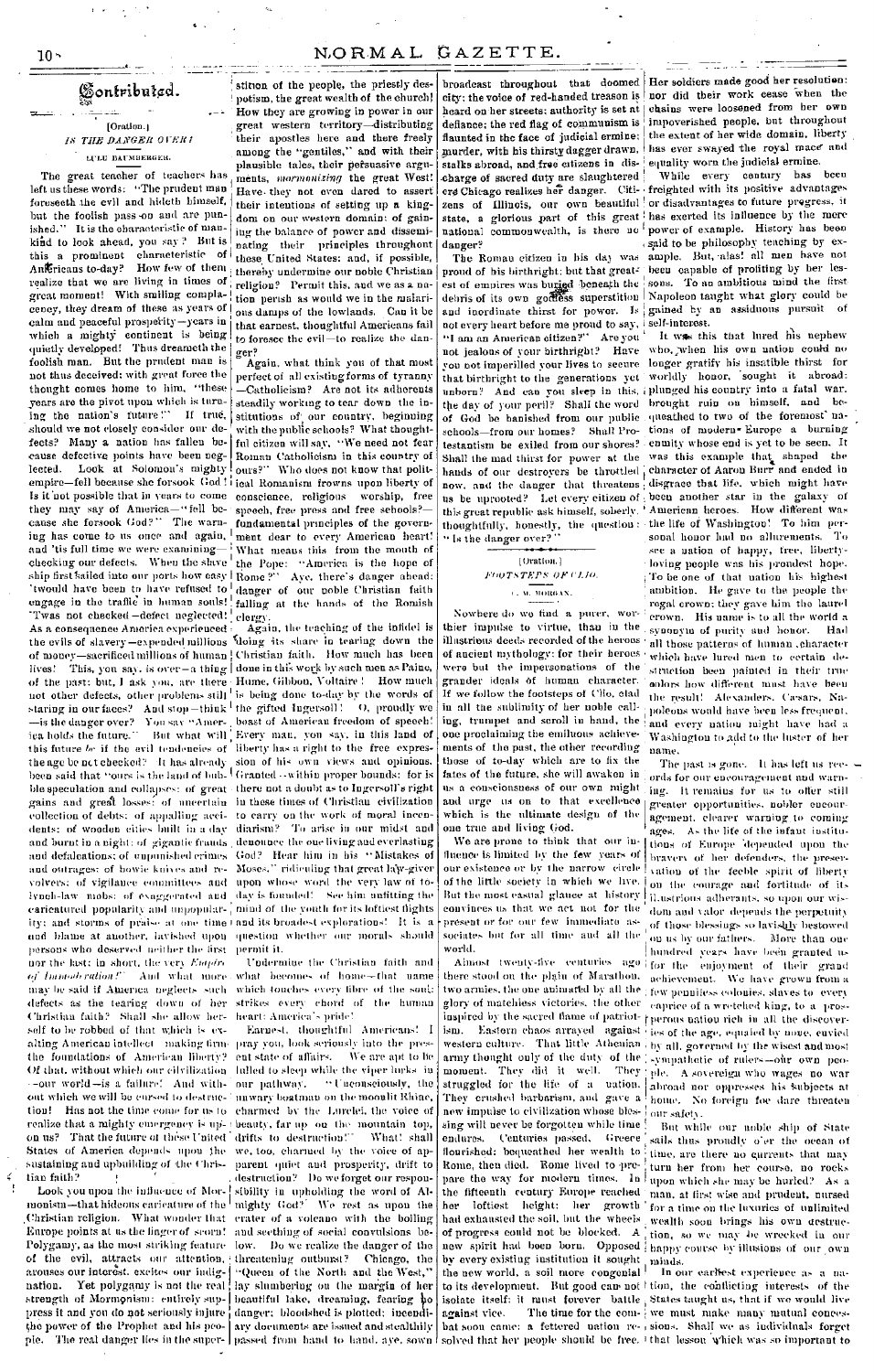us as States? Look in whatever direction we may, we seldom see any man who has any special interest in view but that he is a member of some organization whose aim is the promotion of that interest even if it be at the peril of, every other industry. Let us remember and profit by that old maxim so dear to every American heart, "In union there is liberty." socially as well as politically.

As that sovereign whose scepter is associated with all that is ennobling and free from all that is degrading, is the surest guarantee to the happiness and prosperity of his people, so will we American sovereigns he the strongest defense to the safety of our people so long as we cherish that sacred regard for our scepter -- the ballot. While ancient Rome held the right of citizenship as a distinction to be conferred only upon those who had shown themselves worthy, she stood as firm as adamant. But when it became the right of every profligate within her realm, her doom was sealed.  $\overline{\phantom{a}}$  Her rujas stand a perpetual admonition to us to-day, Let us hearken. Shall we allow him who has never been inspired by the true spirit of American liberty and morality a voice in our government to be used only for our ruin? While basking in the sunshine of freedom, we are allowing the very source of that sunshine to become vitlated by the vilest'associations of our land. No sluggard is too ignorant, no wretch too base, no liend too hideous to be enlisted on the roll of rulers: yet we. withholding from that roll the purest element of our civilization, say to women: "Your character is pure; your motives noble: your wisdom nuequaled: your influence boundless: but we can not see you a sharer in the affairs of state. If you wish to raise us in the seale of social being, you must work at every disadvantage which we can throw in your pathway." All hosor to the noble perseverance of American women who are availing themselves of every opportunity within their grasp. The time is surely not far distant when man will awake to his error. We will have made another step in advance and shall choose as electors and law makers the wives and mothers who form the light of a Chrisfian home rather than Europe's re-

jected amtrehists or exiled Fenians. We must study Cho's sendl for our warning not for servile imitation. Our people are wiser, our opportunities wider: our aims higher: our destinies grander than any of the past. Then let us rouse our latent energies and wield our power with a zeal hecoming the age in which we live. And when at last it is ours to resign, the forest ports, so among men we find<br>when at last it is ours to resign, the follows are at the dimension of seepter of our might, Clio shall add to I them swayed by many motives. her sacred seroll a page misulfied by the record of a single act nuworthy a Christian, untarnished by a single stain of the curse of intemperance. radiant with the wisdom and valor of a race of heroes, effulgent with the purity and happiness of a land where political right knows no sex. Her trannet notes will be elearer and sweeter, and history of one who was so successful noises will be viewed in the ears of all nations fun amassing a corona com-<br>resounding in the ears of all nations (the term, wrich as Crosus," is applied will lead them in the path of virtue and honor. Wisdom and morality shall rule the world, one vast sisterhood of states where truth knows no rival and vice no name.

Queen Margaret College, Glasgow, is the only woman's college in Scotland, coming the adopted child of France, The college buildings, which cost \$60.-<br>000, were purchased by Mrs. Elder, widow of the well-known Civile shipbuilder, but will not be absolutely conveyed to the trustees of the college till pire. But alas, for his love of power!

### [Essay.] A RIGHT PURPOSE IN LIFE ESSEN-TIAL TO SUCCESS.

L. E. BAIRD.

A ship is lying on the face of the quiet ocean. She seems fully equipped, for the voyage before her. The sailors for the voyage serious area. The same part of spirits as they go here and there about their tasks. cabin, deck and state-rooms are fitted up at the cost of much time, labor and money. As we look upon this thing of healty a slight breeze rises: the sails are filled and the vessel hegins to move; there is a full, then the breeze changes qua grand the ship stants rection the wind pursues. Now the rection the wind pursues. From the darkness, and by<br>sky is overcast and the wind grows [into quiete) seas. stronger. The man at the wheel can not control the ship. The helm refuses to act. The storm gathers, the waves roll high and the poor ship is tossed melentlessly by the billows, and at last the guide of homen life. Gaining dashed to pieces on the reefs.

This is but the story of the young man or woman who receives a fair start toward a successful life, but wanting a fixed purpose to guide him or her through the tempestuous and perilous. voyage across life's ocean, is shattered by unseen breakers, and thus makes ship-wreek, failing to make the harborof success.

Such cases are too common. Who has not seen the double-minded man? nas not seen our aoune-minaten man?<br>And truly he is mustable in all his [ who, only a short time since headed<br>ways.

It matters, little, what the word suc-1 cess means to you or to me, there remains this certainty for us all that unless we pursue our aim with a fixed purpose of attaining, we shall surely fall short of our object in life.

"Shall man stand and lift muse<br>"On the shore of life's resiless sea!<br>When the tide comes in and the sands wash

 $_{\rm ^{13}CO}$  , where shall the dreamer be  $^{22}$ 

But a purpose simply will not insure success. A man may be never so talented, may write his name never so high on the scroll of earth's great ones, but if he be working from a selfish impulse, he will surely overreach himself in his endeavor and disgracefully fall.

Lord Bolingbroke was one of the ablest of English statesmen. At the age of 22 years he entered Parliament, and by his eloquence swayed the government of England. That he might increase his power, he entered into a conspiracy, was discovered, obliged to flee for his life, and died without influence or friends. A life shipwrecked mion the rock of selfishness

As in the harbor and on the sea we observe vessels destined for many dif-

Would it, not be, well for us this evening to look at some of the motives By which men hope to glide into the harbor of prosperity?

The accumulation of riches is one to which many have sacrificed time, houor, character, and life itself. In the oblen time we are furnished with the in amassing a fortune that to this day only to the immensely wealthy. Yet. what was the result? Crosus was overthrown, and how his life closed history fails to record.

Far different was the spirit which animated the Corsican youth. After beby his fixedness of purpose to rule he formed for himself a throne. Having attained this, he might have made of sanay France a grand, a glorious emthe endowment fund reaches \$100,000. The great warrior, general, Emperor of  $\vert$ 

would have crushed the entire race beneath the heel of his ambition. Behold in the melancholy exile of St. Helena, left alone to ponder o'er his questionable course, the result of such a norpose.

What can be more idesirable than a<br>good name? Without it all the dazzling glitter of the millionaire's gold fails to command respect. No position in the walks of life can be honored by the masses unless characterized by a good reputation.

As a beacon on life's ocean shines the aim of the philanthropist. When humanity's craft are tolling in the tempest, this light dispels the gathering darkness, and by its heans they glide

The motives we have mentioned, in themselves, are all landable. But there is only one really worthy to become wealth, power, or reputation, or all these must be subserved to the highest nurnose of man the clory of God.

Such lives will pass through, tempests and breakers, and enter the truehaven of Success.

Alas! alas! what a sad, sad sight moots our gaze as we view the strand of time. bathed by the breakers of life's ocean, and strewn with shattered wrecks broken and tossed on the sands like reeds. Where are the gay voyagers, safely crossed the billows, but how many, oh how many have perished.

There is one studio in Paris which now affracts more attention than any other of the present day, for out of it has come the picture that has become famous throughout the educated world. This studio is but a plain room in a fifth story on one of the principal bonlevards of Paris Were you to enter the room you would not find it very attractive; have floor: bare walls, with the exemtion of now and then a bust of some distinguished personager and yet this is the studio of Mihaly Munkaesy, a nainter who is now attracting more attention than any other in Christendom. and who has achieved the distinction of obtaining for his painting of "Christ before Pilate" the highest sum ever paid for a contemporary painting; born at Munkaesy, in Hungary, in 1816, he early developed a liking for art, and soon because the pupil of Ludwig Knans. But little is known of his cathy life, except that he was devoted to art and loved to study human faces and then picture them on the canvass.  $\Lambda$ the age of twenty-three he went to Paris, and his later life has mostly been spent in that city. He has produced several pictures of merit, considenous among which are the paintings of "Milton Dictating to His Daughter." and "Christ before Pilate." For the Litter he has beenine justly famous.

Five years ago Munkaesy painted this picture as the great effort of his life in dealing with a sacred subject. It is beyound doubt one of the most remarkable pictures ever produced.

The scene chosen for the painting is the "judgment hall" in the palace of Pilate, and the hour early in the morn-<br>ing. The furious mob have brought in ing. The furtous mobiliave brought in preased obsolution that the<br>papathy in this Christ for judgment. Upon the benia ploon of muthal sadness<br>sits. Pilate, elad, in his white togal (ERS) Resolved. That a copy of the entit Around the governor's seat the priests Around the groven as the contract part in the function of the set and the high prices. The prices for provident and the highest is in the very act of accusing  $\frac{1}{2}$  and  $\frac{1}{2}$  and  $\frac{1}{2}$  and  $\frac{1}{2}$  and  $\frac{1}{$ 

France, in his grasping for power God" and demanding his death.  $Tht$ priest is all alive with excitement. There is a consciousness of power in his look and gesture as he turns Pilate's attention to the clamaring of the moband insinuates that it will be treason to Casar to let this man go. Other prominent figures in this wonderful picture are a proud Pharisce, who sits calluly awaiting that awful verdict: a rude follow behind the Pharisee, leaning forward that he may the better be seen to leer scornfully at the Messiah: a miserable straggler from the street, who with fibered hate is joining in that cruel<br>ery of "Cruelfy Him!" and the Roman soldier who keeps back the pressing throng with his spear handle, a grand type of the physical developement gained by the maining in the legions: old men who, pechaps, are talking over the last miracles and wondering about them. Amid all this throug there is but one face that shows the least sign of pity for the hapless being brought to judgment. It is the face of the Jewish mother holding up her babe to see the plan who has said, "Suffer little children to come unio me, for of such is the kingdom of beaven."

 $11$ 

The most impressive figure of all. and the one toward which all eves turn. is Christ himself - the gentle saviour of mankind. He is not the Christ we find represented in the galleries and churches of Europe. The old masters gave the halo to the Messiah and did not dare to represent him as other men; but in Mankaesy's incture he stands alone in the simple majesty of his individual greatures. There is the pale, patient face, severely sorrowful for those who are about to do this awful doed, and for all sinners, for whose iniquities his righteous soul is so soon to be made an offering. He might even now be saying. "Father, forgive them, for they know not what they do." The simicon eye and pallid check indicate exhaustion. The past thirty hours have told on his physical framer the agony in the garden, followed by the arrest, and the long night of suffering. He knowthat his disciples have forsaken Hineven Peter has dealed Him with outlet and curses. He knows that Pilate will soon agree to the dews' demands and pass sentence of death, and then give up his body to be seourged hill inheuised and identing back can sereshear lifs eross. He knows, too, that but a few lones lifs form and pier- si body will find a reting place in the tomb

As we inspect Munkacsy's pacture the effective attaing ement of demosinal the broad, foreible style dazzlo ano at the first, but the cycloser returns to the figure of Christ. His form, though fmil in itself, embodies, sometelies .<br>strong. There is the emblem of divirity about his presence and a heavoily submission shines from his face.

### RESOLUTIONS OF THE CLASS OF SA

WHEREAS, It has pleased Alonghty<br>God in His infinite wisdom to call home another member of our class, Mrs. Cartie L. Monut (nee Ridenhower) the  $\mathbf{i}$ for

ge ac n<br>Resolved That in the death of san friend and classmate we have been<br>called opon to part from one of the .<br>Tu modest of our nembers: the Southern Tilino's Normal University from one of From suggeries of the attinuit, and I<br>painty friends from a most worthy as

Resolved. That we extend to the be reaved husband and friends of the

Resolved. That a copy of the contractions he sent to the family and also<br>furnished to the Nongran GAZETE for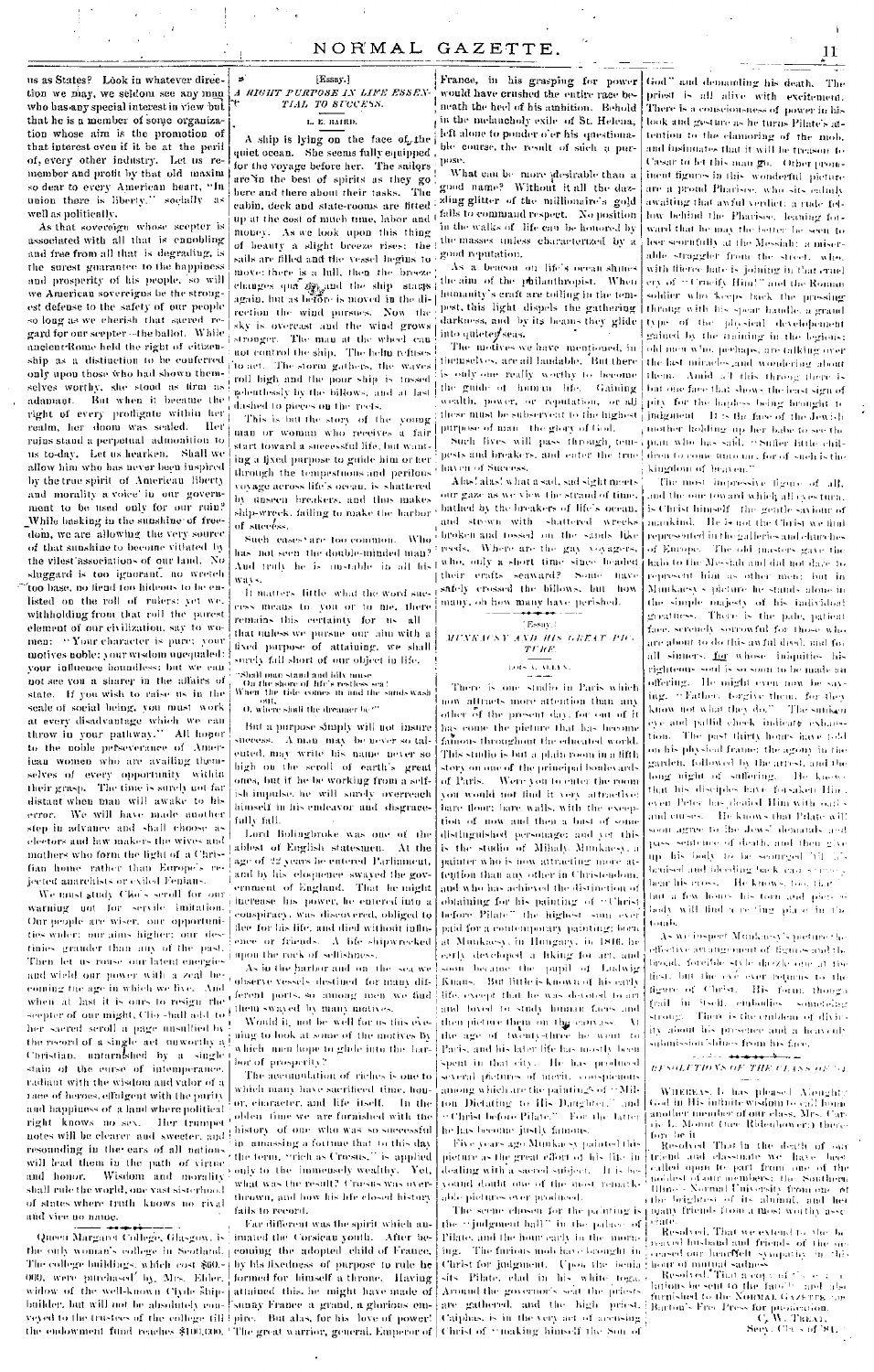

 $12<sub>2</sub>$ 

REMEMBER we will issue a double. ber near the latter part of the summer vacation. This number will contain, among many other good things, Prof. Parkinson's paper which he will read before the National Teachers' Association at San Francisco next June. It J. H. Duncan, County Superintendent will also contain articles on five edueational topies by Profs. S. M. Inglis Quoin. On declamation, medley and and E. C. Finley.

We have quite a moment of the soul county: Mrs. P. A. Thylor, County<br>planned for this number, and we hope | Superintendent of Alexander county:<br>Policides of Dun to devote two pages to each society and | and Elmer Bishop, Principal of Dutwo pages to miscellaneous notes. To Quoin schools. do this every old student must, before the summer vacation, write us a good long letter, telling us of his or her present home, vocation, success, expectations, etc., etc. Now don't fail to the most noted teacher of our State. do this, for we can not make this num- | Hon. Benajah G. Roots, of Tamaroa, beg a success in this line without your Perry county. He had almost, if not aid. This means the students attend- fully, reached the ripe age of fouring the University at the present time, seems and had until within a ing the University at the present time, seemed to have every power of body as well as the old students. It means and mind as abert and vigorous, with you. Stick a pin down here.

OUT of the scores of old students from whom we have received letters, but few tell anything about themselves. They write about nearly everything else, but fail to say what they are doing, what is uperintendent, farmer and philan- filled exclusively with matter relating an show only are not ug, and what they is a structure country and philant-<br>hope to do, etc. Reader let your old thropist. Those who knew him will Normal friends hear from qun.

UNDER the head "Contributed" we insert the two orations and two essays delivered by the contestants in the inter-society contest, which took place April 12. This necessitates the onds. sion of the educational articles in this <sup>i</sup>students took delight in his visits and number. We do this hoping it will profited by his advice and suggestions. meet with the approval of all ourreaders.

SAVE your NORMAL GAZETTES and at the end of the year have them hound. You will find them a source of profit and pleasure to you in years to come. The pages, as you see, will be numbered from number one of each volume. We will always keep on hand a limited supply of back numbers, which we can furnish at ten cents per copy Save your GAZETTES.

WE have received sufficient encouragement to justify us in continuing the publication of the Nouvell GyzETTE. We now ask for the hearty support and co-operation of every old student and friend of the University. Send in your subscriptions inmediately, You will find the GAZETTE cranimed full of interesting matter each month. We begin with an issue of 1000 copies, which we hope to double before the next school year. Let us have your subscription at once.

THE inter-society contest was a grand success in every particular. shedding luster on the participants, the societies which they represented and

 $\cdot$ 

the essay, humorous, poetical medley and vocal solo. It is seldom that an audience has the opportunity and pleasure of listening to a program of such merit. The decision was just. and universally endorsed. Nothing occurred to create discord in any way and everything passed off as pleas-<br>antly as could be. The success was due to earnest, patient work in the to $one$ 

Helen W. Smith, Mound City, County Superintendent of Pulaski county; and C. F. Rowe, Greenville. On oration.<br>debate and essay, T. C. Clendenin. Superintendent Public Schools, Cairo: meatly printed sheet and descrives to of Williamson county: and Dr. A. T. Stone, Principal of the Seminary, Duhumorous, W. T. Sumner, Mt. We have quite a number of specialtics : non. County Superintendent of Jeffer-

### HON. BENAJAH G. ROOTS.

It is with a very protound sadness that we announce the death of probably the oldest, and, in many respects, vear the exception of a slower activity, as in his prime. Mr. Roots was a native of New York, we believe. He came to Southern Illinois at an early day, and was successively a successful teacher. lawyer agent of the railway, county agree with us, that it was both a pleasure and a profit, both an inspiration. and honor to know him. We have lettin. not time to speak more than a word at

present. He was a friend to this University from its beginning, and the faculty and As a friend be was genial and refreshing; as a citizen he was public-spirited. progressive and loyal; as a teacher he was original, stimulating, wise and beyond most teachers popular and suecessful. In his family few men have been so honored by sons, esteemed by daughters and almost idelized by all. He was a Christian of the hest type free from eant and softness, vigorous in faith, progressive and yet humanly tolerant and charitable.

His influence has always been on the side of the weak and those unable to plead their own cause or defend their, own interests. Few men have in our State taken a more intelligent interest in education or done more to establish our school system than he, and his familiar face, his cheerful manner, his mean and with and wise connels will be<br>greatly missed in all educational de-<br>liberations. No other was so house<br>red or more worthy of honor than le, and the rate of the present<br>of the heat in this intersect for many of the

most half its interest for many of the most in the company of teachers.<br>It may well be a mattler of justice to his friends that he lived so long, so<br>usefully, so grandly, and that he was<br>so deservedly bonored. About four<br>y Southern Hilnois. For the law included the in the law including state of peace. The judge's decision divided the in the heaven of blessedness. Our points equally between the two societ. University mounts the base of a fri

### WHAT OUR NEIGHBORS SAY.

The NORMAL GAZETTE is a new paper recently started at Carbondale by J. T. Galbraith and L. E. Baird. It is devoted to the school interests and is a eredit to its publishers. -- [Pinekneyville Democrat

Volume 1. No. 1. of the NORMAL GAZETTE has been received. It is a cieties, and proves their value. Join mright, neat four column quarto educational paper, published monthly at Car-The judges were as follows: On mu-1 bondale by Messrs. Galbraith and<br>sic, Mrs. J. M. Lansden, Cairo: Mrs. Baird. - [Goleonda Enterprise.

The initial number of the Nouman GAZETTE. published in the interest of the Southern Illinois Normal, at Carbondate, reaches us. It is a spicy and succeed. - [Mound City Patriot.

NORMAL GAZETTE is the name of a new paper to be published monthly at Carbondale, and is what its title indieates. It is an eight-page paper, neat and newsy. J. T. Galbraith and L. E. Baird, editors. [Marion Leader

We are in receipt of Vol. 4, No. 1, of the NORMAL GAZETTE, published by Galbraith and Baird, at Carbondale. It is a neat four column eight page paper published in the interest of the Southern Illinois Normal, and should be read by all lovers of relucation. [Odin Journal.

We are in receipt of the NORMAL GA-ZETTE, published by the students of the Southern Normal, at Carbondale. The number before us is handsomely printed and well-ordered, and the publication will no doubt be of great interest to the membership of the institution it represents. « [DaQuoin Tribune.

The initial number of the Nouval. GAZETTE, published monthly at the Carbondale Normal school, by Messrs Galbraith and Baird, is at hand. It is to the school and education generally: is printed on book-paper, and makes a very readable publication. - [Cairo Bul-

The initial number of the NORWAL GAZETTE, published at the Southern Illinois Normal University by Galbraith and Baird, and printed in the office of Barton's Free Press, is received. It is a monthly, shows editorial ability and marked enterprise, and is a typograph-

The students of the Southern Illinois Normal University at Carbondale have begun the issue of a monthly paper. known as the NOROLL GAZETTE. Per-Baird are announced as editors and publishers. Their work is well-done. o far, and the printing. by the Free : Press, is elegant. [Anna Tatk.

Vol. 1, No. 1 of the NORWAL GAZETTE. an elegantly printed, four column quarto, comos to us from Carbondale. It is to be published monthly at the Southern Illinois Normal University and in the interest of the University Galbraith and Baird are the editors and publishers. This little sheet can not fail to be of much service to the Norunal University. [Cairo Citizen.

The first number of the NORMAL GA-ZETTE, edited by Messrs, Galbraith and Baird, published in the interest of the Southern Illinois Normal University. and printed in Barton's Free Press office at Carbondale, is now before us. It is nicely printed and abounds with interesting and instructive educational matter, and reflects much credit upon its editors and publishers. [Vienna Times.

We are in receipt of Vol. 1, No. 4, of the NORMAL GAZETTE, a new school | Great Reduction in Prices of all Goods.

paper just started at Carbondale. It is well edited and handsomely printed. and its make up, advertisements and<br>all, is first-class. If is edited by Galbraith and Baird, a couple of Normal students, and is a credit to them, to the school, to the city of Carbondale and to the office that does the mechanical work.-[Coulterville Republican.

 $\mathbf{I}$ 

The NORMAL GAZETTE came into the world Tuesday last. It presented not only a beautiful and bright, but exceeding healthy appearance. If the students of the University are made of the stuff we think they are, the NORMAL GAZETTE will become a fixture. We congratulate Messrs. Galiraith and Baird upon their more than brilliant effort, and hope for them the grand success they are entitled to -[Free Press.

The NORMAL GAZETTE, a monthly paper issued in the interest of the Southern Illinois Normal, has been received at this office. It is edited by Messrs, J. T. Gallmaith and L. E. Baird. students of the University, and the manner in which it is gotten up reflects much credit upon those individuals. The typographical work was executed by Barton, of the Free Press, in his .<br>eustomary elegant style. – Such a paper has long been needed at the University. and we hope it will not only receive the hearty patronage of the alumni and former students, but also all those interested in educational affairs. - [Murphyshoro Independent.

If I had a girl and wanted to please her, I'd take her to Mrs. Sam Hewitt's for ice cream, pure confectionery, and Yum Yum the hest lemonade I ever drank.



Conisting of Tats, Fiowers, Feathers, Plances<br>Neekthes, Ruches, Scattlers, Plances<br>Neekthes, Ruchinges, Lawes, Empidderies, Cor<br>sets, Ghoves, Tiese, Ribbons, Tandelecroicfes, Cor<br>Ladies Underwear Faus, Paraeolo, Pine White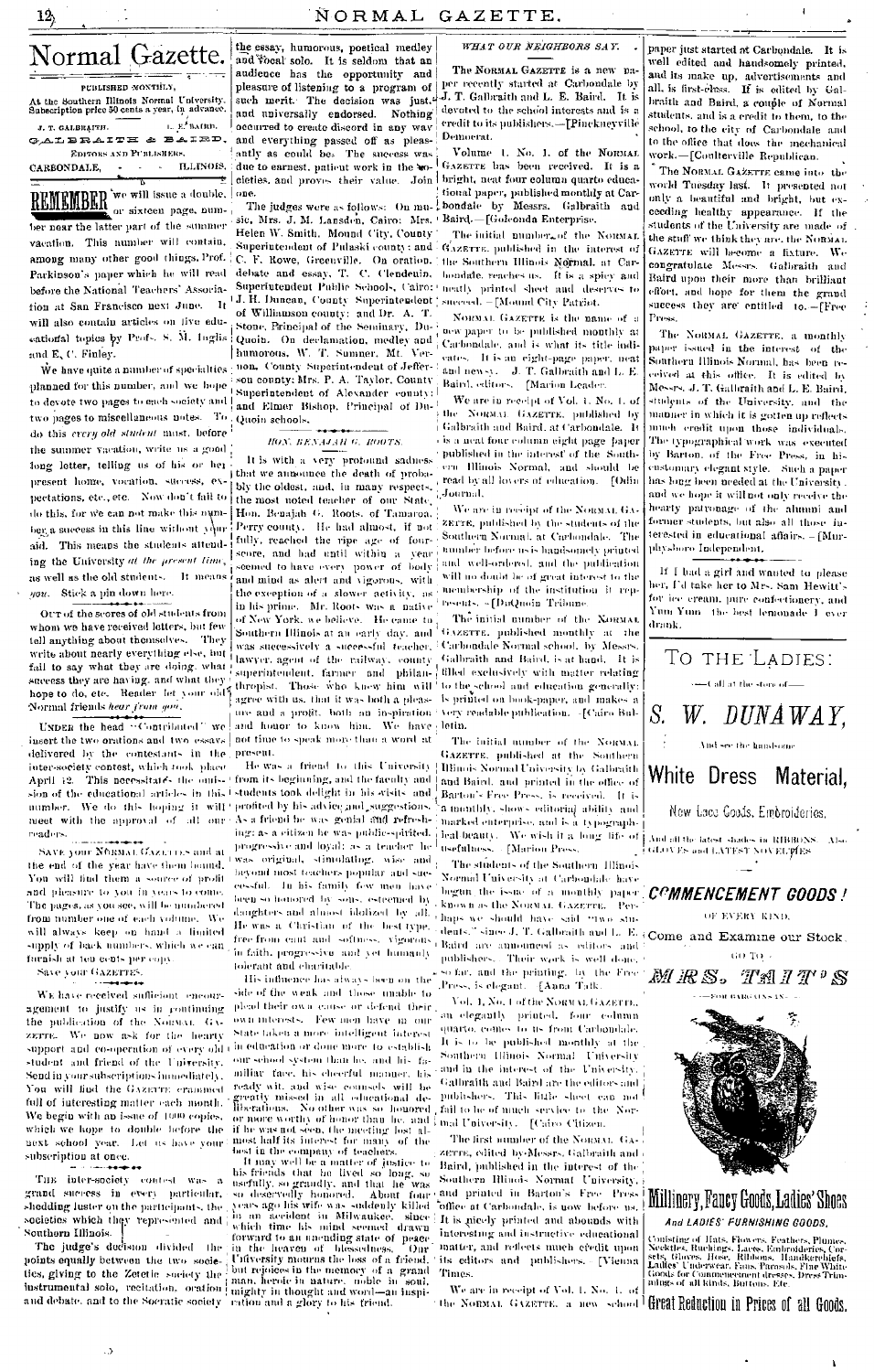### Hniversity Hottings.

For gents' furnishing goods go to Slack's

C. B. Root and E. P. Trobaugh visited Cairo April 26.

Prof. Hull spent the first week in this month at Decatur.

Students will find it to their interest to buy their clothing of Slack.

Profs. Jerome and Hull attended the funcral of Father B. G. Roots on Thursday, May 10.

After May 10 Sam Hewitt will furnish nure Kankakee river ice to any part of the city.

You will find the NORMAL GAZETTE just the thing to send home to your parents or friends.

Hotsford's baking powder, Princess tea, and Chase & Sanborn's Mocha and Java coffee at Evans'.

Prof. Inglis has accepted an invitation to deliver the oration at Murphysboro on Decoration Day.

The Cæsar class has had a model<br>of Cæsar's bridge made, which they presented to Prof. Jorome.

Evans has the largest, cheapest and best assortment of glass and nucensware in the city. Call and inspect.

H. M. Ridenhower, of Vienna, au old student, was a visitor May 9. He is now state's attorney for Johnson county.

"D. W. Lindsay, of this year's class. has heen elected superintendent of schools of this city. This is a deserved compliment.

For pure ice cream, soda water and lemonado go to Sam Hewitt's.

C. B. Root spent Saturday, April 21. in Marion working up a history of the F. M. B. A. movement, which is soon to be published.

Prof. Parkinson and Prof. Inglis and wife attended the convention of the Y M. C. A. at Mt. Vernon. Saturday and Sunday, April 21-2.

Evans' cream bread is fine; try it.

Onite a number of students attended the county examination held at De Soto, April 28th, under County Superintendent Philip Fager

preach.

sue misstated the wages he received Kennedy ca on expression. The Brave for teaching his first school. It should Did-Oak'' receitation, "Woodman Spare sue misstated the wages he received have been cleven dollars per month in . That Tree," Anna Whitaker: reading. sicad of thirtees.

 $\mathbf{Shack}$  .

Miss Mamie Milligan, of Du Quoin. visited Miss Gertie Hull the first and second weeks of this month. We had the pleasure of seeing her at the University several times.

Mrs. Inglis visited her old home. Greenville, during the first part of this miss her very much, and the Prof. looks weary when she is away.

Finest assortment of glass berry sets at Evans'.

Lewis E. Johnson, of last year's class. paid the University a visit on April 17. Lewis had good success teaching last year and expects to teach again this year. He deserves a good position.

Chas, M. Galbrath is not in school this term; but has taken up a special course in short hand and will prepare himself for a private or press reporter. His first work will likely be on the GAZETTE.

Rev. Whitney, a former pastor of the Baptist church at this place, visited the University Friday, May 4. He visited friends and relatives here and preached | two splendid sermons to his former flock on Sunday, May 6.

The GAZETTE will have a special correspondent at the National Teachers' Association, San Francisco, next June. and we will have an accurate and interesting report of the association in our midsummer number.

Examine Slack's fine line of summer goods.

J. C. Storment has been employed as assistant librarian for the University and hereafter the library will be open all hours of the day. Mr. Štomunt is a very accommodating and pleasant gentleman, and is just the man for the place.

Frank L. Carpenter, of Wabut Hill, a student of  $[86]$  7, sends a subscription to the NORMAL GAZETTE and also some delicious Rheinish Mays to the editors. which we highly appreciate. Frank is now found among the strawberry fields of Peach Ridge. but hopes to attend school again next year.

Some of the old students failed to receive copies of the initial number of the GAZETTE, but we reached just as far as we could and sent copies to all whose addresses we were sure of, and to many whose addresses we were not sure of. Those who have been overlooked can | for sittings. He further expressed have a copy by sending us a postal giving their address and date of attendance at the Normal.

Go to Slack's for novelties in neckwear.

The Normal students are always put forward in educational matters. At. the last meeting of the Jackson County Teachers' Association the members were wise in choosing the following officers for the ensuing year: Presideut, J. B. Bundy: Vice President, W. F. Hughes, class of 81; Treasurer, Maggie Kelley (Secretary, A. J. Snyder; Executive Committee. Minnie Fryar, class of '86, Kittie Hord, class of '86, and J. C. Storment.

For nice, clear ice go to Evans, the bargain grocer and baker.

Arbor Day, April 13th, was observed are students of [84.5, [He] passed [90] (or conversity by the planting of the parameters of [84.5, [He] passed [90]) (which in number of evergreen trees, after through Carbondale on the 2d inst, en-[which the following ex song, Mrs. Lansden, Cairo: recitation, The Principal's article in our last is- Planting of the Apple Tree." Anna a talk, Dr. Allyn: octette, "The Old

month. Her many friends and pupils | and taised his salary \$10 per month in consequence.

of 1888, an intercollegiate oratorical contest. Several colleges in the vicinity of Chautanqua, such as Rochester University, Adelbert College, of Cleveland, and Washington and Jefferson Colleges. of Washington, Pa., have been invited to send representatives to compete in the Chattategua amphi-<br>direction to admit of a possibility of<br>the colleges have signified and the direction to admit of a possibility of<br>the colleges have signified and only of the colleges have signified and on compete in the Chautataqua amphi-

LETTER TO THE ALUMNI.

As most of you are aware, a committee composed of Mr. Treat, class of '84, Mr. Fulton, class of '86, Miss Sowers, class of '81, Mr. Allen, class '87 and myself was appointed to make the preliminary arrangements for having a portrait of Dr. Allyn<br>painted for the University and to report at the next meeting of the alumni.

The matter was not brought before the body until just a few minutes befor final adjournment, and there was no general discussion by the alumni of the subject and no comparison of ideas.

The committee has had no opportunity to consult with the alumni generally and but little opportunity to consult with one another and if they have not accomplished as much as could have been desired, it must be remembered that the scope of their authority was limited. It was in the first place decided by the committee that we wanted a portrait that would be a work of art of which we would be proud, and which would be a credit to the institution. It would be better to have none than a cheap daub of which we would be ashamed. We conferred with the trustees, the faculty, and with Dr. Allyn, and all spoke favorably of the enterprise. Dr. Allyn expressed himself as willing to assist by furnishing suggestions, corresponding with artists, and giving his time as needed himself as gratified that the alumni should have decided to move in this matter.

After considerable correspondence. extending over nearly six months, the committee has ascertained and will report to the next meeting of the alumni That we want a about as follows: three-quarters length life-size portrait: that the artist Conant, of New York. is probably the man to employ: and that such a portrait as we wish will cost \$1,000.

Conant is the artist who painted the portrait of Abraham Lincoln belonging to the University and he also painted a portrait of Henry Ward Beecher, shortly before his death, for which he received \$5,000. He is well accounted with Dr. Allyn and there exists between them a friendship of<br>long standing. He can be obtained and will productly be in the west this<br>long standing. He can be obtained<br>standing and will productly be in the sessio statistic scanario and the reputation of the artistic scanario and the reputation of the system of the set as seen to the set of the income of the income of the set of the model of the set of the set of the set of the set

a talk, Dr. Allyn: octette, "The Old Sible, not later than our some meeting.<br>
Naple Tree": song. by the school (Sible, not later than our June meeting.<br>
"Swinging 'neath the Old Apple Tree.") Song. Where that the work may ove reci that we will be equal to the<br>entergoney. A wish to hear from each<br>nember of our association between<br>now and commencement, and will be<br>pleased to answer all communications relative to the above matter. Let us have a rousing good matter. Let us<br>have a rousing good meeting in June<br>with a full attendance, and an expression of interest in this work from each member who is unable to be<br>There has been too much done be present. -this



GROCERIES, And PROVISIONS

 $-15$  THE CITY. $-$ 

PROMPT DELIVERY AND PRICES ALWAYS AS LOW AS THE LOWEST.

Southwest Corner Square,

CARBONDALE, H.L.

THE BUTTERFLIES

### $-$ or the $-$ **EASTERN UNITED STATES.**

BY G. H. FRENCH. A. M.,

ofessor of Natural History and Curator<br>the Southern Hilnois Normal University,<br>Carbondale, Hiinois, Profe

A Manual of Butterflies for the use of Schools and Pirtate-is Huistrated by G3 Wood Engravings, and containing a map of the territory represented. Large 12 mu,

### Price, \$2.00.

 $\hat{Q}_i$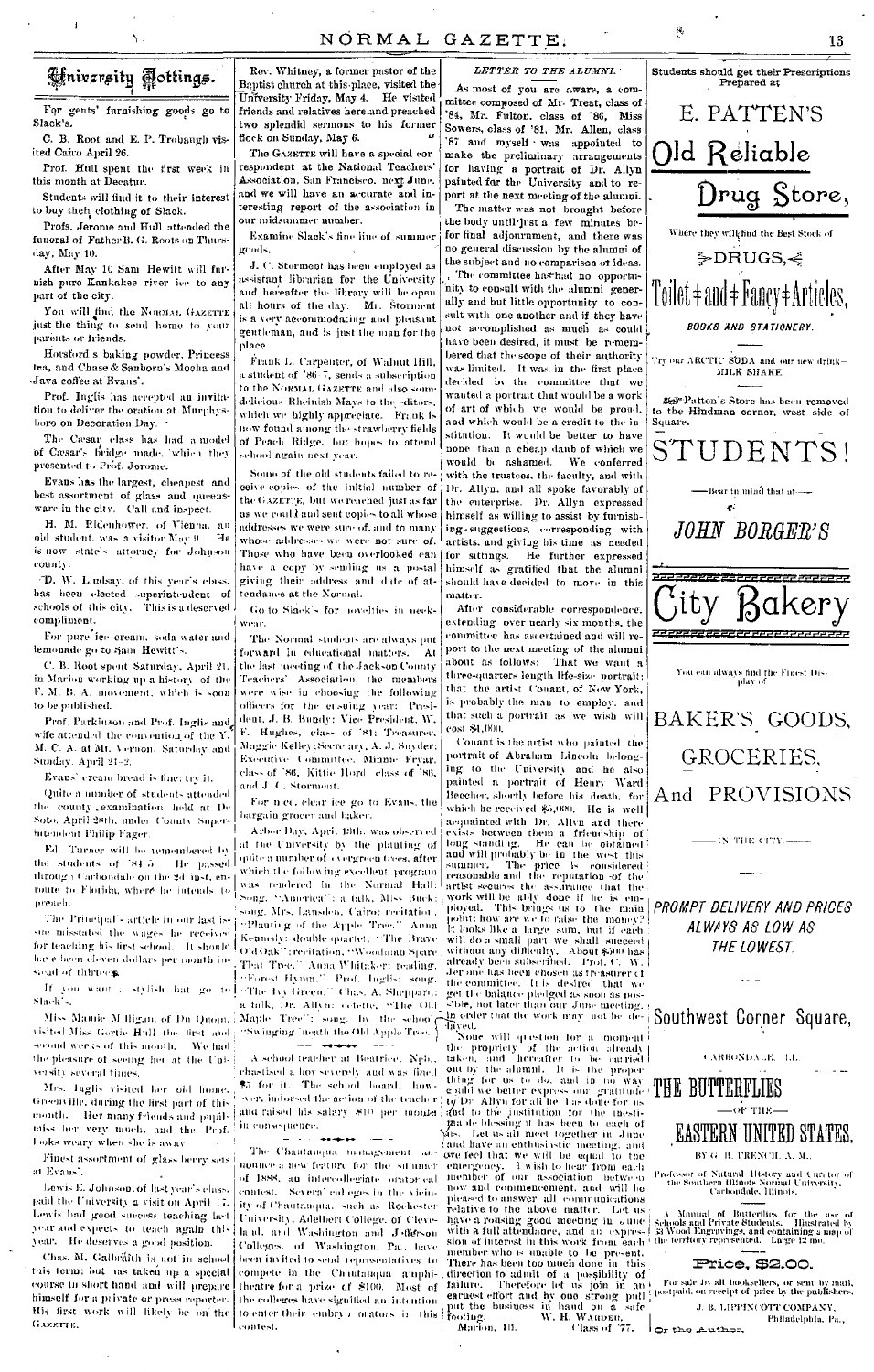## 婴he *G*ocieties.

### SOCRATIC SOCIETY. с. м. моволу.

" Nulla rera felicitas sine sapientia. Miss Jose Huff is now teaching at Rabbits Grove. Marion county.

Luthor Holt, a student of 1883, may tion: he oddrossed as Euther Holt. M. D., § Foxville, Ill.

C. J. Hargis, who was at school last year, is now rivalling the reputation of P. T. Barnuni,

Geo. W. Smith, an old-time Socrat. has just closed a successful term of school at Iuka, Ill.

F. L. Wham has forsaken the rull of students and now means his bread by the sweat of his brow."

Misses Hattie and Edith Ross, of Alma,  $\hat{\Pi}$ U, are at home. We learn that they are now absorbed in an intense adminition for a spring beautily.

E. L. Abel. formerly a Socrat, of Bridgewater, Dak., writes as expressing deep interest in our success and speaking in glowing terms of his adopted, country.

We regret to note the absence of P. P. Goodnow who, on account of ill health has been advised to suspend his school work. We hope to hear from him in the future.

S. N. Finn, remembered for his artistic turn of mind, is now an M. D. He is at home in Marion county, and thinks under dealing more profitable was elected chairman and M. D. Jenthan going to school.

W. G. Hill, and J. B. Gaston Jave formed a syndicate, assumed control of a small corner of Marion county, and will devote the summer to cultivating a manumoth erop of cucumus citrullus.

J. K. Norton, an industrious student i and an ardent Socratic, after baying successfully combatted a severe attack p The meeting then adjourned, no one of the measles, has returned to his home- $\mathbf{a}$  - last the Marion county. We wish him

pleasant vacation and a safe veturn to .<br>sehool next year.

D. J. Cowan, one of last year's class. having finished his school at Vienna has found a home in the "far west-He writes from Estes, Walla Walla county, Washington Territorry, saying that he has settled there for awhile: he speaks favorably of the country, and adds that his name is still on the pedagogical list.

J. H. Kirkpatrick avrites us from<br>Squak Valley, Washington Territory, that he is still anxious for the success of of the Sociatic society. His name still graces the roll of pedagogues. Words from Socratics whom fortune has placed so far away from us always revive pleasant memories of the past; we wish such letters were more frequent.

The spring entertainment is at present the most important thing in the mind of every Socrat, and it is hy no means a matter unworthy the attention of every member. Our annual programs, so to speak, gather un the resalts of the work of the year and present them to us in one brief evening of pleasure and profit - a grand sum total of untiring energy and ceaseless effort. Not only are they of interest as showing the character of our work as a literary society and marking an era in its life, but to many of us it brings an endto many pleasant and refining associations, and whose memories will ever be cherished among our priceless treasures. Conscious of these facts, and desirous to please as well as to benefit every one. the committee has left no duty undone nor spared any pains to make the pro-

structive and attractive to every hearer.  $\vert$ The following is the program so far as determined: Orations, K. E. Keller Land W. P. Cochrau; instrumental solo, Ollie Robinson, regitations, Lizzie Parks and Rose Williams: yogal solo. Annie Teeter: instrumental duet, Annie Fitzgerall and Loui Youngblood; humorous, R. E. Steele; essay, L. E. Baird; presenfation of diplomas, Anna Kennedy. Other musical exercises will also be added. Feeling assured that an evenextend a hearty welcome to all who may attend.

We are indebted to M. D. Jennines. whom many will remember as a zealousmember of the Socratic society, for the  $\iota$ original copy of a called meeting of the society held just after the destruction of the old building.

 $\gamma$  This meeting was held beneath the writhing flames and stiflling smoke of the choost demolished building incordiately after the work of saving property had ceased, it being considered dangerons to enter again. I well remember what a strange look the sun gave everything as its rays pierced the dense. black clouds of smoke: how this little Socratic hand horked after the struggle. with dirty faces and hands, hovering around all the property we had a broken, half-ruined plano. With a debt of \$50 loonging aver us, every one thought and felt that the Socratic Society was a thing of the past."

The following is a copy of the uninattes of the meeting: [19]P. E. Hileman nings secretary. The object of the meeting being stated by the chair, a motion was made and earried that a committee of three be appointed to find a suitable place in which to store the plano and have it taken there.  $M, D.$ Jennings, H. Schmidt and John-Haden were appointed on this committee." daring to hope that this was not the

Mr. Jenniaes has not been in school. since, but inspired by the spirit of pro-1 gress has been pursuing his studies elsewhere, and now writes his name M. D. I : Jennings, M. D.

### ZETETH SOCIETY.

### WAL WALLES.

"Learn to Labor and to Wait."

Miss Minnie Fryar is just finishing a select school here in Carbondale.

W. A. Reef is taking lessons by mail in the Sloan-Duployan system of shorthand.

We have learned that Ed. Hodge has gone to Mexico on business in company with his father.

Twenty-five dollars has been approoriated by the society for an elegant painting to hang in our society hall.

Committees have been appointed to procure an orchestra and to attend to, the printing for the spring entertainment.

Joseph B. Gill, another Zetet., class of '84, is talked of as a candidate for the Legislature in the 50th senatorial district.

Harry Jackson, a member of the illustrious "operatic octette" of last year, visited us during the week of the contest.

Two more members of the senior class have enrolled their names with the Zeteties, W. R. Hall and Miss Ada Hickam.

Miss Mary McAnally, class of '79, having completed an eight months school, has returned to her home in Carbondale.

Mrs. Fannie Fager, nee McAnally, gram creditable to the society and in- class of '86, having spent a few weeks tee to determine upon some method of

her home in Shawneetown.

George W. Ogle is taking a theological course at Morgan Park, Ill. He is thinking of spending the summer in the East, probably Chataqua.

Miss Kate Richards will avail herself of the opportunity given by the seniors' four weeks' vacation, and spend a short time in Rockwood, visiting.

S. H. Goodall, a Zetetic and member ing spent with us will be no loss, we of last year's graduating class, came over to witness the contest. He came expectant: he left not disappointed.

Miss Maggie Wright, of Mason, Ill., registered Monday, May 6. Miss W. is an old student and a Zetetic, and we hope to see her enter the society again.

E. J. Hodge beamed in upon us a few weeks since. During the year that he has been absent from school he has completed a business course in Jacksouville.

Harry Jackson has secured a position and will go on the road as Adams Express messenger. His first run will be on the L. & N. between Evansville and St. Louis.

The contest has become a thing of the past, but none the less a source of pride, demonstrating as it did that the society is as thoroughly alive as at any period in its history.

Friday being the day after Decoration Day, the program for that evening will be patriotic in character and will present nuusual attractions in the way of orations, declamations and music.

There being no school Friday, April 13, and on account of the over-worked condition of those of our members who took part in the contest, it was thought best to adjourn society on that evening.

The busts have come, that is three of them - Webster, Lincoln and Grant. Three more have been ordered, Mozart, Beethoven and Henry Clay. The next is something on which to place them.

The talent displayed in debate by some of our members leads us to expect great things of them in the future. Our advice is to put into practice our society motto. Who can tell what the result may be?

C. A. Vancil, remembered as an earnest society worker of last year. writes that he is employed in the Nebraska hospital for the insane.  $-11e$ sends best wishes for the future of the Zefetie society.

Lewis Johnston, a Zetetic graduate of last year, was down shaking hands with old friends recently. Lewis will be remembered as an ardent admirer of Bill Nye, and was our stand-by for humorous selections.

An interesting feature of the program. April 20, was an original poemby Miss Lansden, which left it beyond a doubt that the society had been most fortunate in the selection of the officers who took their places on that evening.

A new departure with regard to our society programs consists of "quota-<br>tions by society." We hope the members will take an interest in this and not allow it to be dropped from the program for want of some one to give a quotation.

We notice in the Northwestern of April 13 an account of the 29th annual commencement of the Chicago Medical College on March 27, and further that one of the class was W. R. Fringer, who graduated from our school in 185. We wish Mr. Fringer unbounded success in his chosen profession.

The society has appointed a commit-

visiting Carbondale, has returned to displaying to the best advantage the seventy-five or more autographs already received of distinguished men and women of the world. In years to come these autographs will have increased many times in value. Then let us not grow neglectful of such an enterprise.

> In the inaugural address of our last President, Miss Baumberger, there was a great deal of good advice, which if put into practice by our members will swell the society roll and increase the prosperity in general. There is too much of an inclination to fold our hands and imagine that the society will prosper on the strength of its past reputation, whether we put forth any effort or not. Let us dispel all such false notions. Do more and talk less.

> The under-graduates' exhibition in process of preparation, promises to be the best cutertainment of the kind ever given by the students of this school in fact it will eclipse every other similar effort. The following is only a part of the program: Oration, J. T. Ellis: instrumental solo, Maud Miller: recitation. Lena Bridges. Some of the attractions, decidedly new, will consist of fairy songs, instrumental sextetts. anvil choruses and everything else calculated to please ad infinitum, J. M. Parkinson will present the diplomas. and Miss Baumberger has been chosen president of the evening. Another distinguishing feature of the program will be a farewell class song written by Miss Lois Allyn and sung by the Zetetic graduates.

### $Y_\gamma(M,\infty)$ III, $C_\gamma(A)$ А. 4. «ХУБЕК.

During the past year the usual association work has been in progress. Considerable interest has been shown and we feel that valuable work has been done for the Master.

The Sunday afternoon meetings have been well attended. An able choir was organized during the winter, and has done much to assist the work. Our meetings have been lively, instructive, and highly profitable to all.

The Thursday evening prayer meetings have been fairly well attended. Dyring the year the young men have held twenty-nine meetings, and have about thirty members now. Although we can not report any conversions as coming directly from the influence of the Y. M. C. A. this year, a number have shown an interest and manifested a desire to lead purer lives.

On the evening of May 3d officers were elected in the Y. M.'s branch as follows: President, L. E. Baird: Vice-President, J. E. Ramsey: Corresponding Secretary, J. M. Parkinson: Recording Secretary, Guy Blanchard: Treasurer, Arthur J. Snyder. With this corps of officers we hope to accomplish more than ever before, for we have the experience of another year and the hearty co-operation of the members.

The Young Women have held twenty-seven meetings and have a membership of fifty-elect. Their average attendance at their meetings is thirty-six, showing by this that they have been more energetic than our branch of the association and accomplished more.

Besides the meetings mentioned there is a Union Missionary meeting. held every month, in which we study the work being done abroad.

Delegates from each branch attended the State Conventions and brought back new life and zeal as well as new methods of work.

The Carbondale Y. M. C. A. was organized in 1875, and after thirteen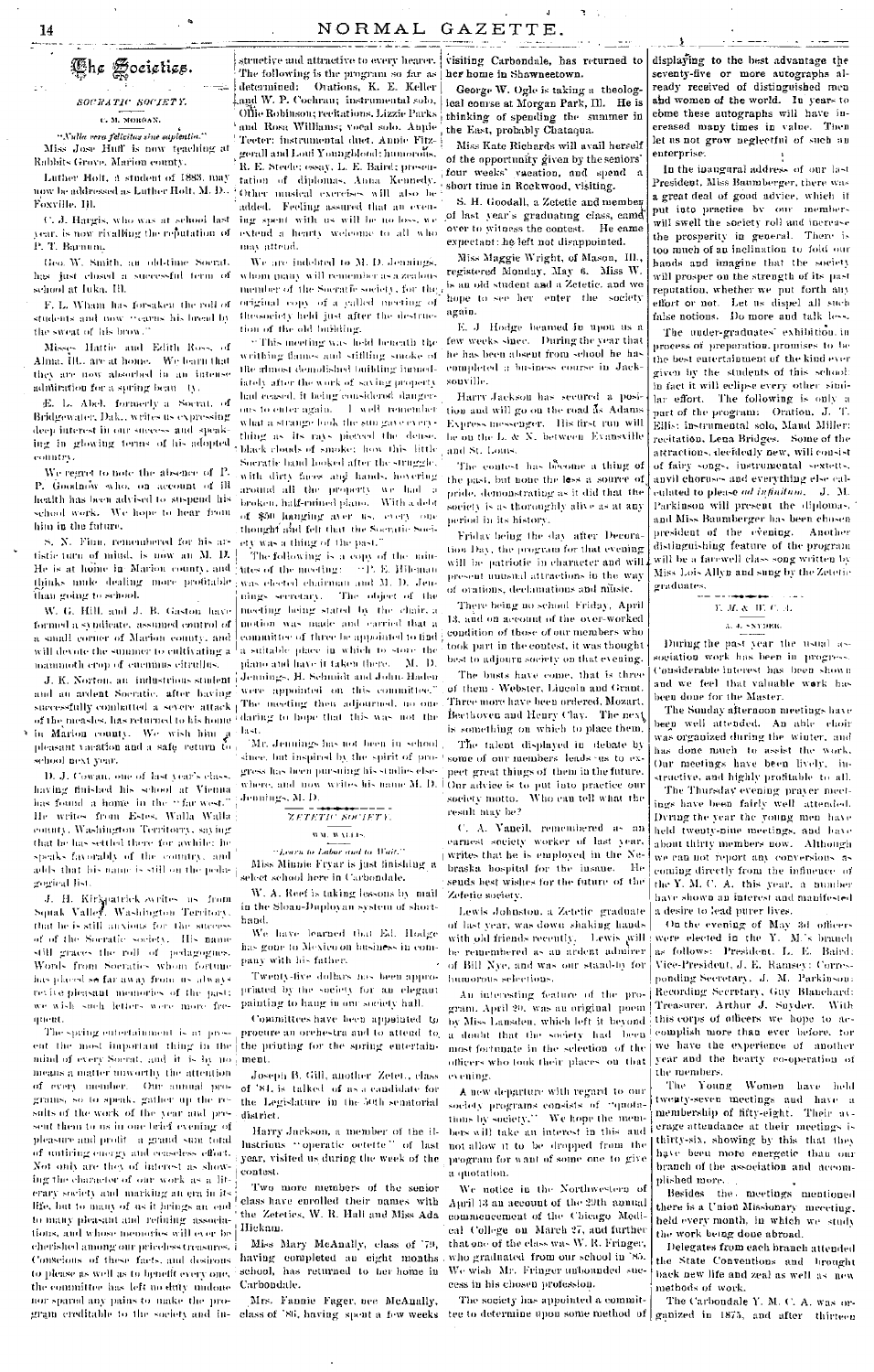NORMAL GAZETTE.

years of fruitful toil we see plainly that it meets our wants, and from all. over the land we hear reports of what our members are doing, and in nearly every case they have proved enthusiastic, zealous members, and are leading Christian instructors in the localities in which they reside. The association exactly meets the wants of youngpeople away from home. In it they find a home, a place to work and a welcome from all. We feel that it is our own work and that we are all colaborers in God's vineyard preparing ourselves for contact with the world and to work in broader fields.

At present, our greatest need is a building of our own, and there is no reason why we should not have one. Had we a building, much greater work could be done and the gain more than repay the cost. Who will start this noble cause by donating something toward a building for the Y. M. C. A. But while we are hoping and wishing for a building let us not loose diligence in our other work. We extend the hand of welcome to all students , and ask you to come and study with us and learn of Him who is all powerful and all wise and whose mercies extend ever unto us.

The Y. W. C. A. showed their appreciation of the efforts of Miss Tillie Salter by re-electing her to the presidency of their branch of the association.<br>Other officers were elected as follows: Vice President, Miss Bettie Timpner: Recording Secretary, Miss Julia Hanson: Corresponding Secretary. M5ss Mamie Lansden: Treasurer, Miss Mary Roberts.

### EDUCATIONAL CLIPPINGS.

Rev. D. L. Huan, of Buffalo, N. Y. is the oldest living graduate of Yale. He is 98 years old.

The eastern aluminat of Wells College has elected Mrs. Francis Folsom Cleveland as president for the ensuing  $\mathbf{z}$ vear.

Ephraim G. Squire, LL.D., the wellknown antiquarian and author, is dead. He explored the remains of the mound builders in the Scioto and Mississippi valleys, and the results of these studies were embodied in a volume entitled "Smithsonian Contributions to Knowledge," He also pursued his autiquarian researches in Connecticut and in Central and South America.

Mathew Arhold, the author, poet, edmator and critic, and son of Dr. Thomas Arnold, of Rugby fame, died near Liverpool. Eng., April 16. He was born December 24, 1822, and was professor of poetry at Oxford from<br>1857-to-1867. Three mulversities conferred the degree of LL. D. upon him. He was a voluntinous writer on social and moral subjects. In 1854 his first  $\begin{minipage}{0.9\linewidth} \hbox{book of poems was published. His most famous work is "Interature and the use of the same.} \hbox{The same time is the same time.} \hbox{The same time is the same time.} \hbox{The same time is the same time.} \hbox{The same time is the same time.} \hbox{The same time is the same time.} \hbox{The same time is the same time.} \hbox{The same time is the same time.} \hbox{The same time is the same time.} \hbox{The same time is the same time.} \hbox{The same time is the same time.} \hbox{The same time is the same time.} \hbox{The same time is the same time.} \hbox{The same time is the same time.} \hbox{The same time is the same time.$ Dogma." He visited this country in 1883 and in 1885, lecturing on each occasion.

After five years of faithful service. always thoroughly appreciated and popular, Superintendent Gault, of Pueblo. well known to our readers in connection with his correspondence, enters upon another field of labor more promising in every way, as superintendent of the schools of Tacomah, W. T., at an initial salary of \$2,400. This new field is in a section of the country that is developing rapidly, and Tacomah promises to be a city of prominence. By this appointment the community shows itself to be thoroughly alive to its educational interests. The board of edueation is bent upon having the best sehools that the best modern supervision well sustained can organize.



15

# Southern Illinois Normal University

エポギ

### IS A STATE SCHOOL.

(BEGULARLY chartered by the General Assembly, and supported by the State treasary. It is specifically authorized and empowered to instruct in all the common and<br>bigher branches of knowledge, and is required to do this with the purpose of preparing young men and young women to be teachers in the public-schools of the nation.

### IT HAS SEVEN DEPARTMENTS

And fifteen Teachers, Professors and Lecturers, who use the best methods of instruction. and the newest and best books and apparatus.

It has the best Library of any Normal School in the nation, and a Laboratory and Museum equal to any. Its students are young men and women from nearly the whole of Illinois, and some are from other States, and they are as orderly, as enterprising, as progressive and as cuthusiastic as any body of learners in any part of the world.

The University is prepared to give Instruction in Type-writing on the Caligraph--the Best Machine in the Country.

### THITTHON IS FREE

To all who give their word of honor to teach in the Public Schools of Illinois. A small fee for incidental expenses is charged. When a person does not wish to teach the tuition is, in the Fall term 89, 86 and 84; in the Winter and Spring terms, each, 86, 84 and 83. Incidentals, 83 and 82.

TERMS BEGIN AS FOLLOWS : Fall term, second Monday in September; Winter term, last Monday in December or first Monday in January; Spring term, third or fourth Monday in March. Commencement, second or third Thursday in June,

Send for circulars, catalogue, or information to the Principal.

ROBERT ALLYN, LL.D.

E. J. INGERSOLL, See'y Board Trustees.

**CARBONDALE, H.L.**